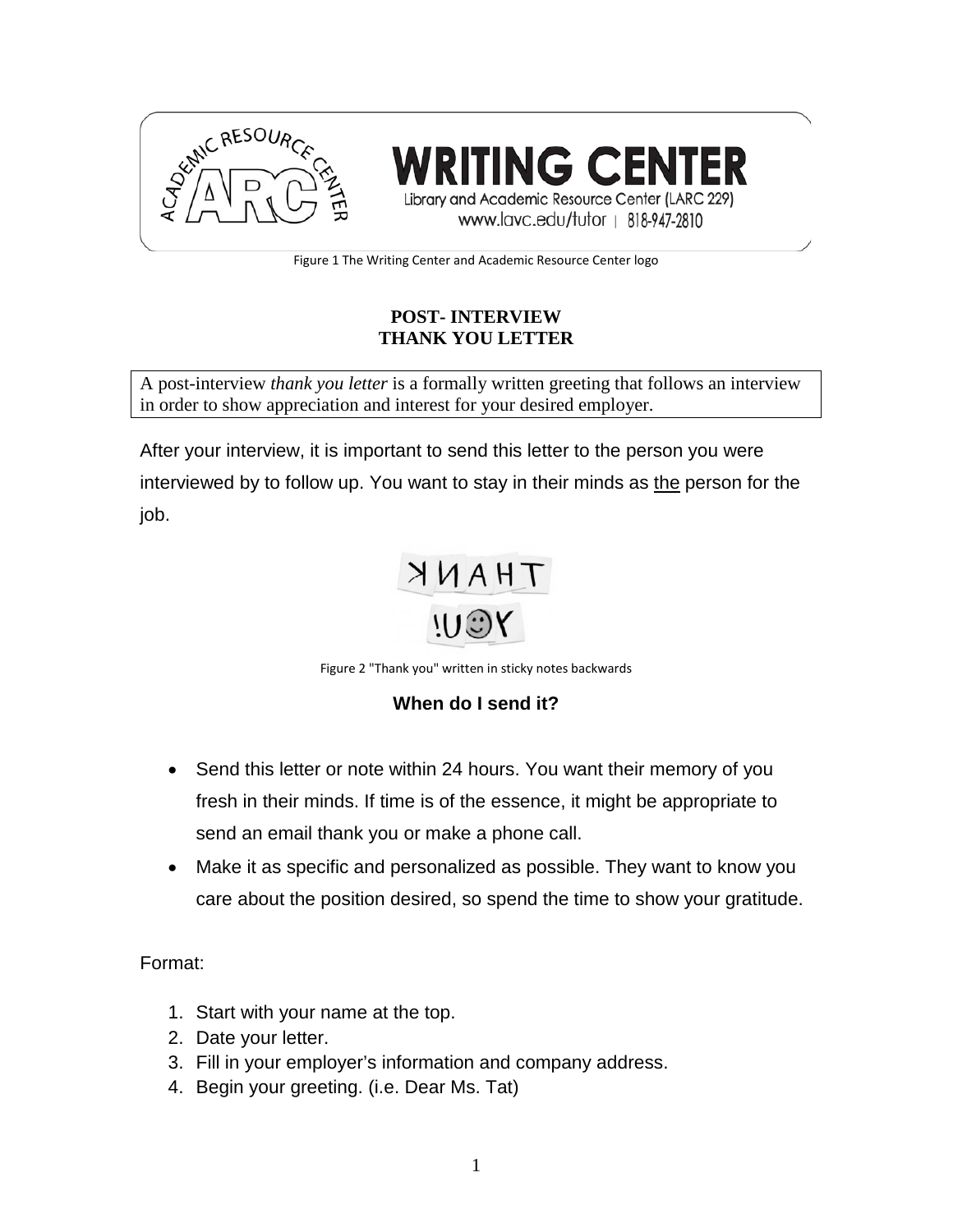- 5. Unlike your resume, your thank you letter is personal. Use "I" statements.
- 6. Thank your interviewer for the interview, by restating the position you interviewed for.
- 7. Remind them of a topic that was brought up during the interview, and your interest regarding this.
- 8. Restate your qualifications and why you are the best candidate. Avoid adjectives that are qualitative or unclear, like, "good", "great".
- 9. Avoid fancy and colorful graphics, unless it is required for the position.
- 10.Add that you can supply additional information if needed, providing a contact number or email.

Ima Kneidajob 1234 Fifth Avenue New Wilmington, PA 16172 724-555-1212

August 8, 2010

Ms. Penelope Smith Human Resource Director Child Development Center 123 Hopkins Boulevard New Castle, PA 16105

Dear Ms. Smith:

Thank you for the opportunity to interview with you yesterday afternoon. I am very interested in the Case Worker position you described.

My education and psychology classes, internship, summer jobs, and community service work at the Women's Shelter have prepared me well for a caseworker's position. I am especially interested in the group therapy program you mentioned. I would welcome the opportunity to contribute to that effort.

I enjoyed meeting you and your staff and look forward to hearing from you soon. If I can provide any additional information, please contact me at (724) 555-1212 or at seekerjl@westminster.edu. Thank you again for your time and consideration.